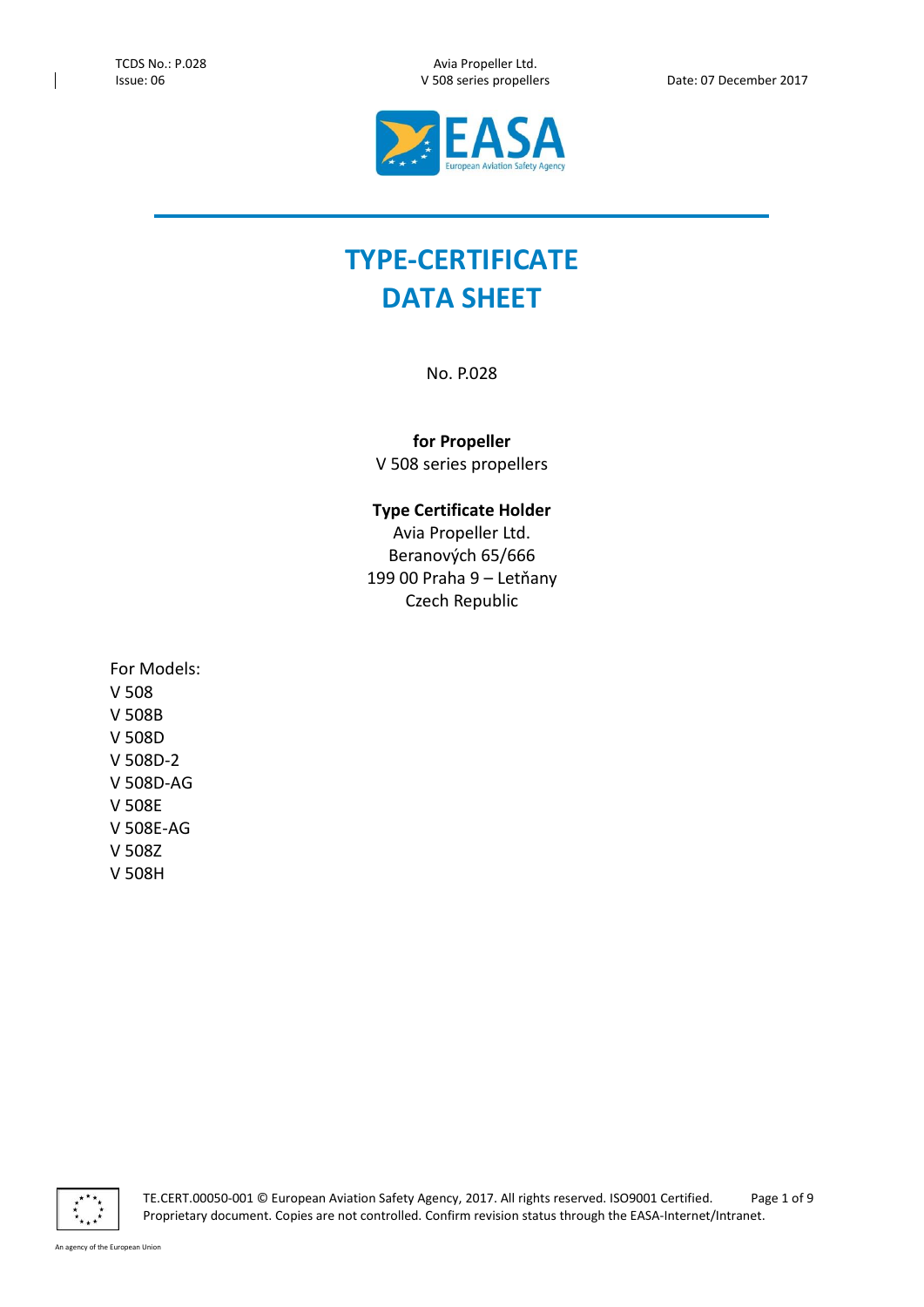Intentionally left blank



TE.CERT.00050-001 © European Aviation Safety Agency, 2017. All rights reserved. ISO9001 Certified. Page 2 of 9 Proprietary document. Copies are not controlled. Confirm revision status through the EASA-Internet/Intranet.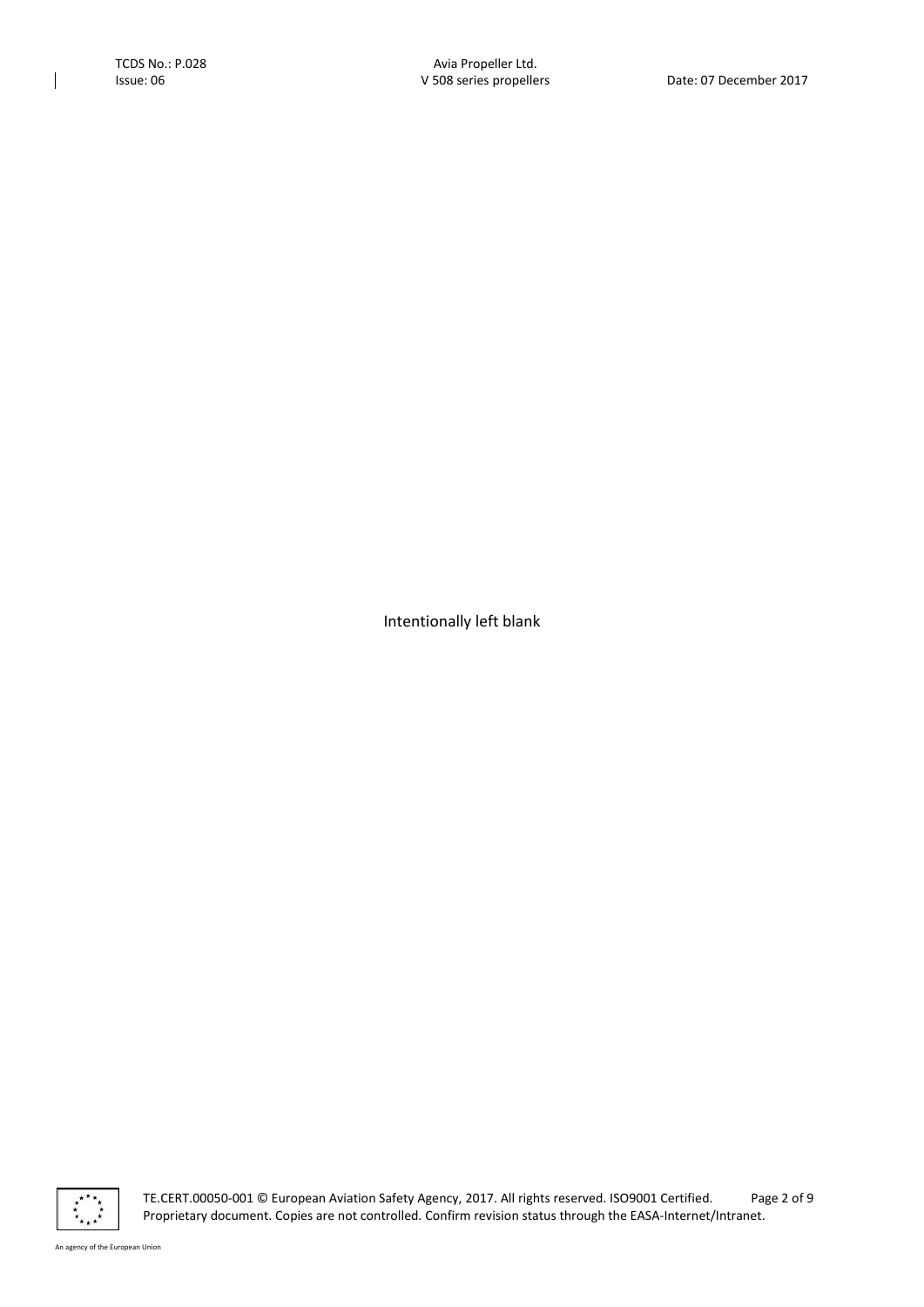# **TABLE OF CONTENTS**

| 1. Reference Date for determining the applicable airworthiness requirements  4 |  |
|--------------------------------------------------------------------------------|--|
|                                                                                |  |
|                                                                                |  |
|                                                                                |  |
|                                                                                |  |
|                                                                                |  |
|                                                                                |  |
|                                                                                |  |
|                                                                                |  |
|                                                                                |  |
|                                                                                |  |
|                                                                                |  |
|                                                                                |  |
|                                                                                |  |
|                                                                                |  |
|                                                                                |  |
|                                                                                |  |
|                                                                                |  |
|                                                                                |  |
|                                                                                |  |
|                                                                                |  |
|                                                                                |  |
|                                                                                |  |
|                                                                                |  |
|                                                                                |  |
|                                                                                |  |
|                                                                                |  |
|                                                                                |  |
|                                                                                |  |

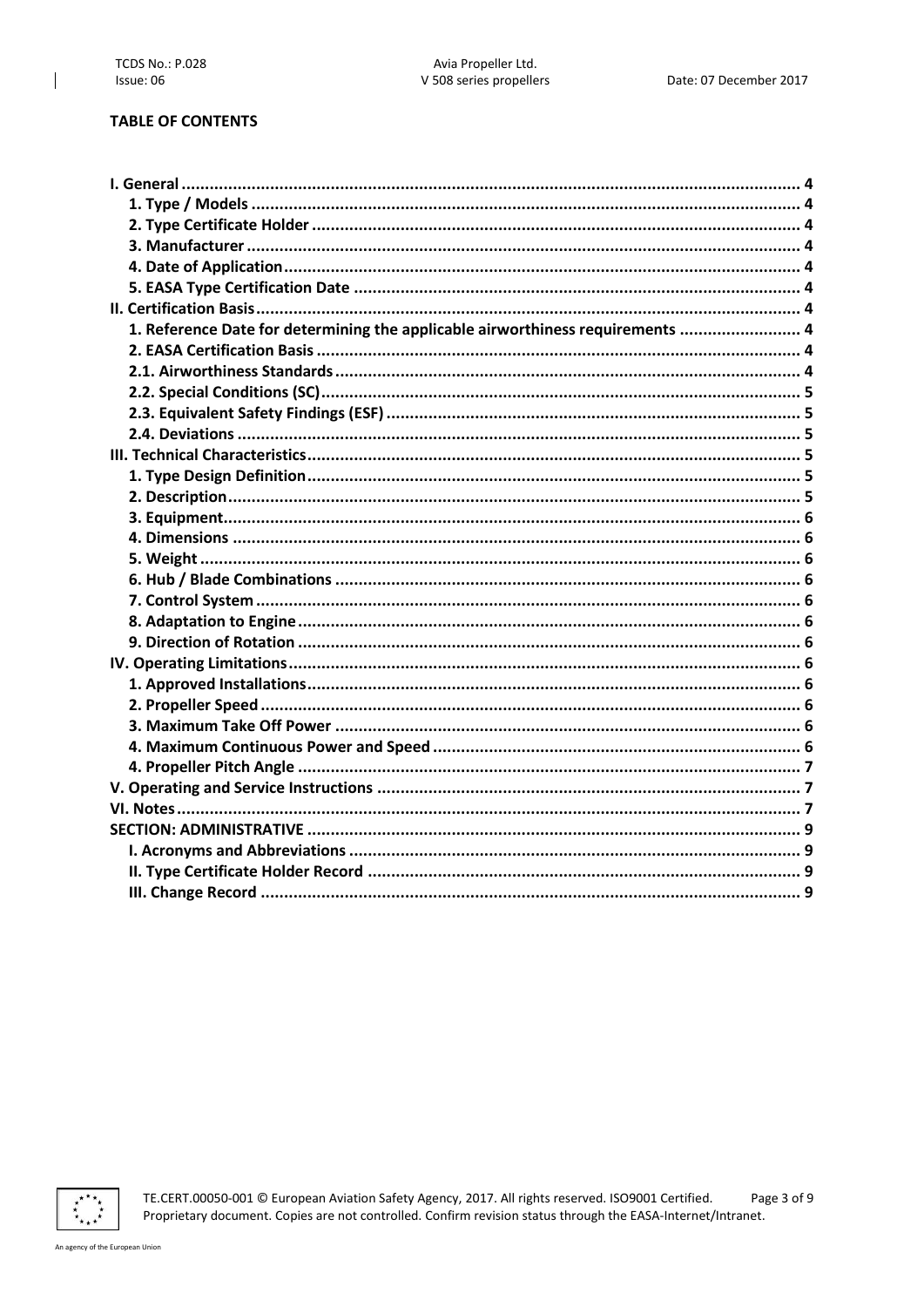# <span id="page-3-0"></span>**I. General**

# <span id="page-3-1"></span>**1. Type / Models**

V 508/ V 508B/ V 508D/ V-508D-2/ V 508D-AG/ V 508E/ V 508E-AG/ V 508Z/ V 508H

## <span id="page-3-2"></span>**2. Type Certificate Holder**

Avia Propeller Ltd. Beranových 65/666 199 00 Praha 9 – Letňany Czech Republic

Design Organisation Approval No.: EASA.21J.072

## <span id="page-3-3"></span>**3. Manufacturer**

Avia Propeller Ltd.

## <span id="page-3-4"></span>**4. Date of Application**

| '508          | ' 508B        | ` <i>'</i> 508D | / 508Z       | V 508D-AG     |
|---------------|---------------|-----------------|--------------|---------------|
| 25 March 1975 | 13 April 1977 | 19 April 1982   | 18 June 1984 | 20 March 1995 |

| V 508D-2      | 508E          | / 508E-AG     | V 508H      |  |
|---------------|---------------|---------------|-------------|--|
| 06 April 2000 | 06 April 2000 | 06 April 2000 | 27 May 2011 |  |

## <span id="page-3-5"></span>**5. EASA Type Certification Date**

| V 508         | $'$ 508B       | V 508D            | V 508Z           | V 508D-AG     |
|---------------|----------------|-------------------|------------------|---------------|
| 17 April 1975 | 30 August 1977 | 13 September 1982 | 20 November 1984 | 05 April 1995 |

| $'$ 508D- $\overline{ }$ | / 508E      | 508E-AG        | 508H         |  |
|--------------------------|-------------|----------------|--------------|--|
| 2000<br>30 May           | 30 May 2000 | 2000<br>30 May | 29 June 2011 |  |

Type certification of the V 508 series propeller models has been covered previously by Czech Republic Type certificate No.91-01, Rev.No.4. and partly by No. 75-02, Amendment 5. Type certification of the V 508H propeller model has been covered by EASA.

## <span id="page-3-6"></span>**II. Certification Basis**

## <span id="page-3-7"></span>**1. Reference Date for determining the applicable airworthiness requirements**

25 March 1975 (for later updated amendments 09 February 1990 was used)

# <span id="page-3-8"></span>**2. EASA Certification Basis**

## <span id="page-3-9"></span>**2.1. Airworthiness Standards**

Initially BCAR, 7th edition of 15 May 1971 Section C, Sub-section C5

Later compliance with FAR Part 35-6 dated August 18, 1989 had been shown.

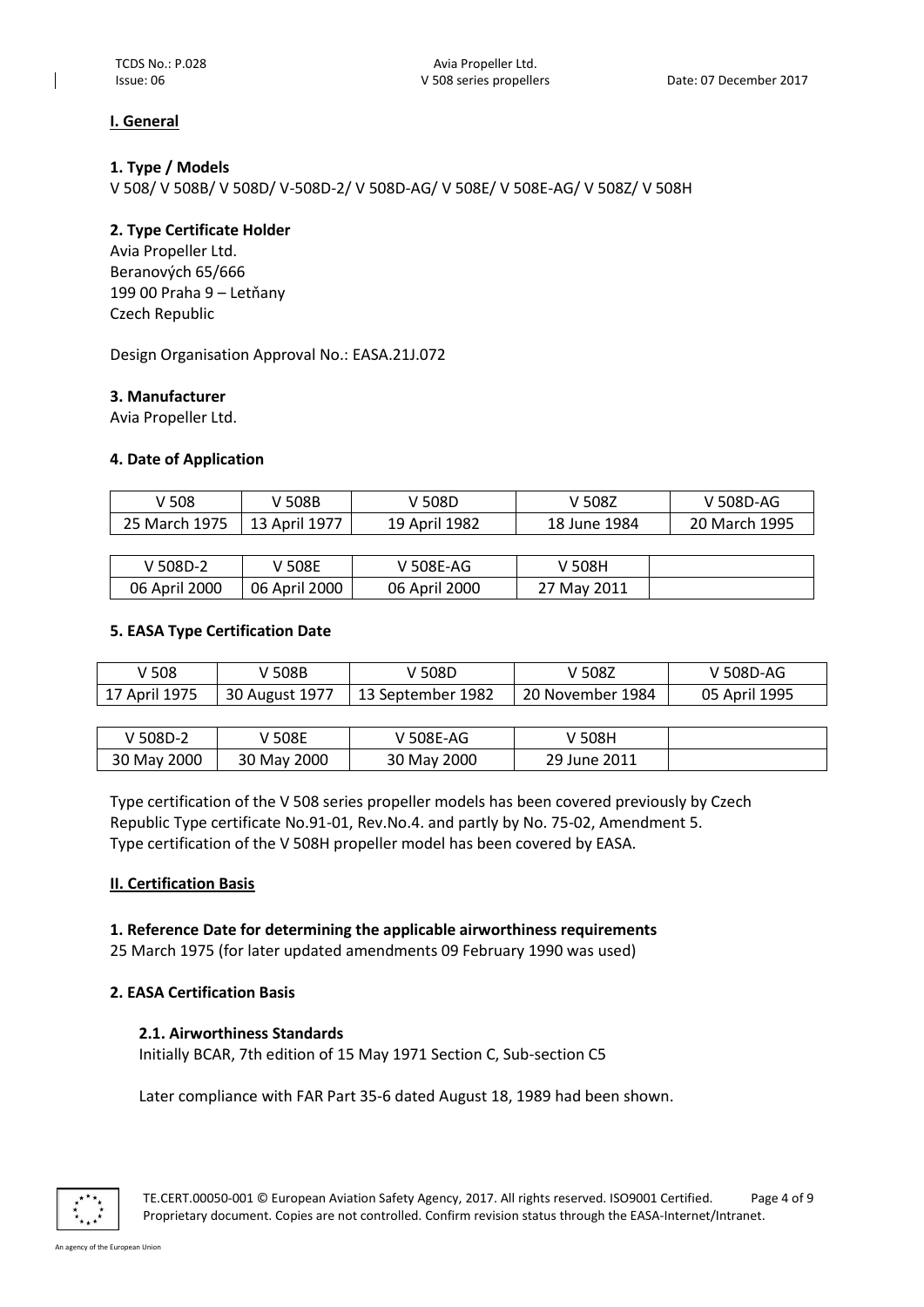#### Note:

Application was made to CAA - Czech Republic (former Czechoslovakia) before EASA was established. The applicable airworthiness standards were established in accordance with the rule in Czech Republic (former Czechoslovakia) at the time of application.

<span id="page-4-0"></span>**2.2. Special Conditions (SC)** None

<span id="page-4-1"></span>**2.3. Equivalent Safety Findings (ESF)** None

<span id="page-4-2"></span>**2.4. Deviations** None

#### <span id="page-4-3"></span>**III. Technical Characteristics**

## <span id="page-4-4"></span>**1. Type Design Definition**

The V 508 propeller model covers the following design configurations. Each design configuration is defined by a main assembly drawing and an appropriate parts list.

V 508, V 508B, V 508D, V 508D-2, V 508D-AG, V 508Z Design Configuration "Constant Speed, Feather, Reverse (System Walter)" Drawing No. 066-0000 dated March 16, 2009 (\*) Parts List No. R-066-0000 dated March 16, 2009 (\*)

V 508E, V 508E-AG Design Configuration "Constant Speed, Feather, Reverse (System Walter, secondary pitch stop)" Drawing No. 076-0000 dated March 16, 2009 (\*) Parts List No. R-076-0000 dated March 16, 2009 (\*)

V 508H Design Configuration "Constant Speed, Feather, Reverse (single acting, system Pratt&Whitney) Drawing No. 100-0000 dated September 10, 2009 (\*) Parts List No. R-100-0000 dated March 21, 2006 (\*)

(\*) effective is the declared issue or a later approved revision.

## <span id="page-4-5"></span>**2. Description**

3-blade variable pitch propeller with a hydraulically operated blade pitch change mechanism providing the operation modes "Constant Speed", "Feather"; and "Reverse". The hub is milled out of steel and blades are milled out of aluminium alloy.

Optionally the propeller may have installed a spinner and ice protection equipment.

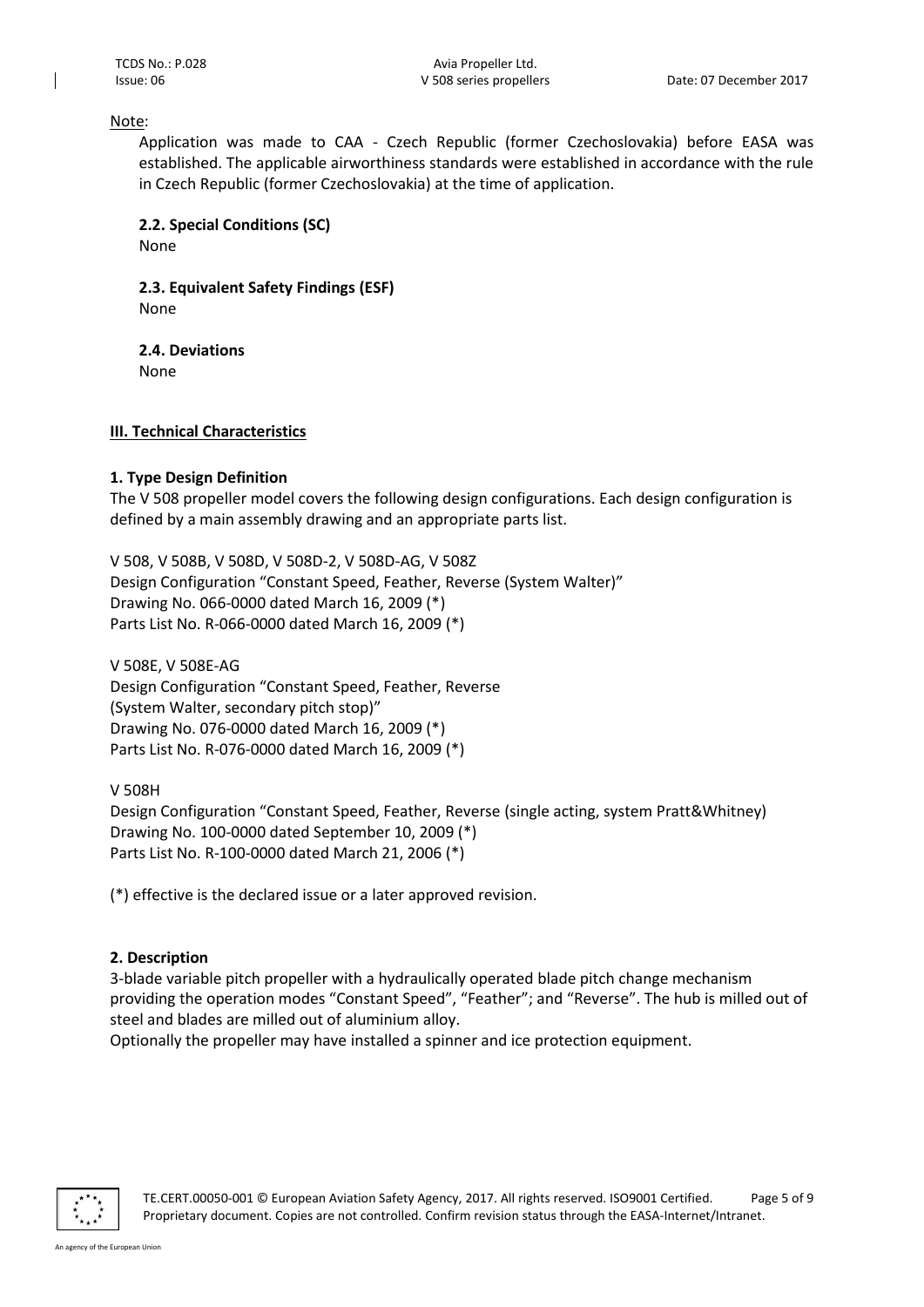## <span id="page-5-0"></span>**3. Equipment**

| Spinner:  | according to Avia Propeller Service Bulletin No. 2                 |
|-----------|--------------------------------------------------------------------|
| Governor: | according to Avia Propeller Service Bulletin No. 3                 |
|           | Ice Protection: according to Avia Propeller Service Bulletin No. 4 |

<span id="page-5-1"></span>**4. Dimensions**

Propeller diameter: max. 275 cm

#### <span id="page-5-2"></span>**5. Weight**

Propeller-Design Configuration "Constant Speed, Feather, Reverse": approx. 69 kg

## <span id="page-5-3"></span>**6. Hub / Blade Combinations**

| Hub                              | Blade-Type                              |
|----------------------------------|-----------------------------------------|
| V 508(,-,B,D,Z,D-AG, D-2,E,E-AG) | -84, -99A, -99B, -106, 91, 93, -108B    |
| $V$ 508(H)                       | -84B, -99C, -99D, -106B, 91B, 93B, -108 |

#### <span id="page-5-4"></span>**7. Control System**

Propeller governors as listed in Avia Propeller Service Bulletin No. 3.

#### <span id="page-5-5"></span>**8. Adaptation to Engine**

Flange, bolt spacing diameter 107,95 mm

#### <span id="page-5-6"></span>**9. Direction of Rotation**

<span id="page-5-7"></span>Right-hand tractor (viewed in flight direction).

## **IV. Operating Limitations**

## <span id="page-5-8"></span>**1. Approved Installations**

This propeller has been tested on a turbine engine.

## <span id="page-5-9"></span>**2. Propeller Speed**

| max. 2080 min <sup>-1</sup> | (all blade types except Type -108/108B) |
|-----------------------------|-----------------------------------------|
| max. 2000 min <sup>-1</sup> | (Blade Type -108/108B)                  |

#### <span id="page-5-10"></span>**3. Maximum Take Off Power**

635 kW

## <span id="page-5-11"></span>**4. Maximum Continuous Power and Speed**

635 kW

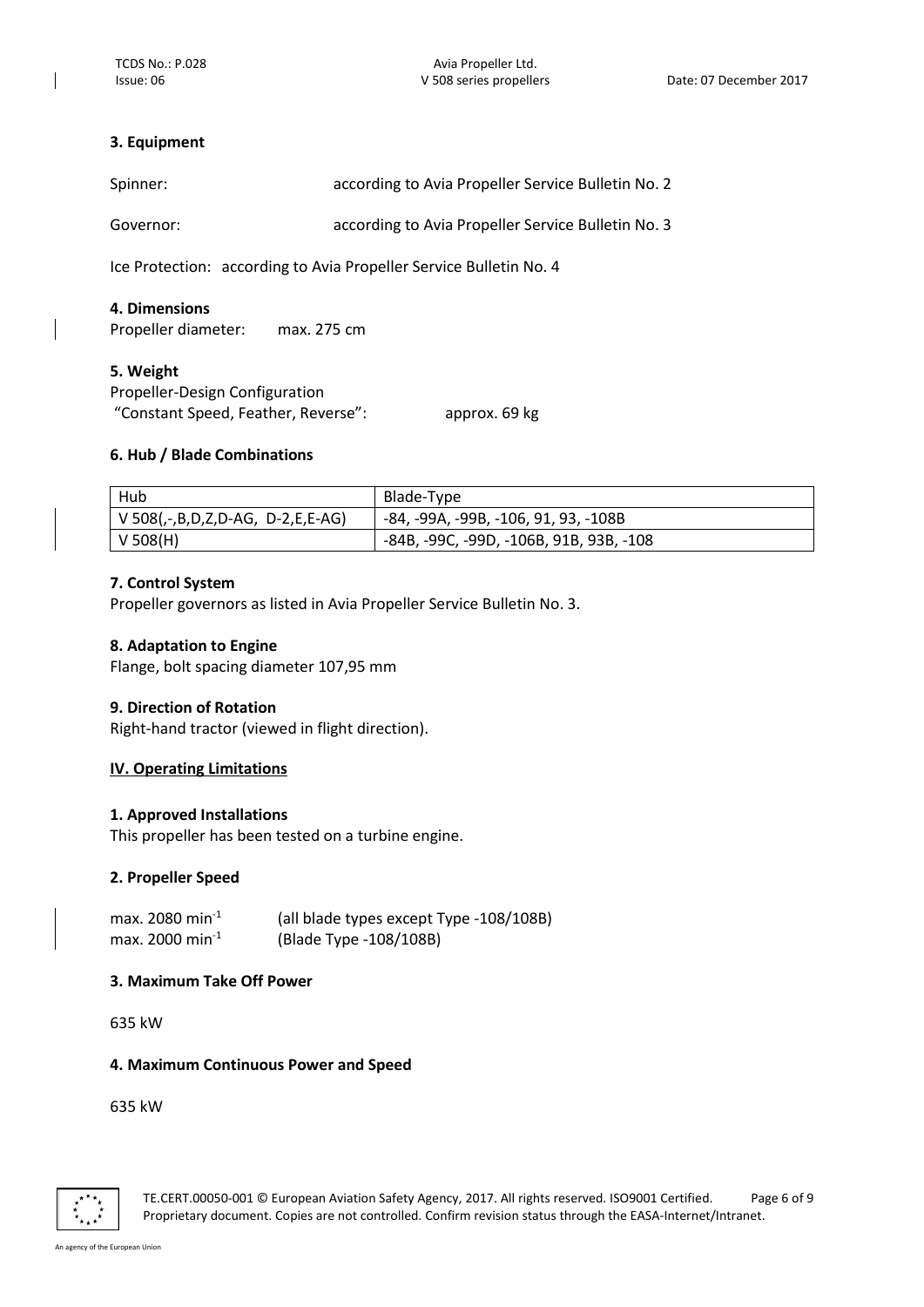#### <span id="page-6-0"></span>**4. Propeller Pitch Angle**

<span id="page-6-1"></span>From -21,5° to +82° measured at 75% radius station

## **V. Operating and Service Instructions**

| <b>Operation and Installation Manual</b> | P/N E-1500<br>Date of Latest Issue/Revision<br>Issue 2, May 10, 2011 (*)    |
|------------------------------------------|-----------------------------------------------------------------------------|
| <b>Overhaul Manual</b>                   | P/N E-1461<br>Date of Latest Issue/Revision<br>Issue 1, March 17, 2009 (*)  |
| <b>Overhaul Manual for Metal Blades</b>  | P/N EN-1370<br>Date of Latest Issue/Revision<br>Issue 2, March 17, 2009 (*) |
| Service Bulletins                        | as noted in the current List of Service Bulletins                           |

(\*) effective is the declared issue or a later approved revision

# <span id="page-6-2"></span>**VI. Notes**

1. The suitability of the propeller for a given aircraft/engine-combination must be demonstrated within the scope of the type certification of the aircraft.

2. The EASA approved Airworthiness Limitations Section of the Instructions for Continued Airworthiness is published in the applicable "Propeller Operation and Installation Manual" document, chapter 1. "Airworthiness Limitations".

3. EASA Type Certificate and Type Certificate Data Sheet No.P.028 replace CAA - Czech Republic Type Certificate and Type Certificate Data Sheet No.91-04, Rev.No.4.

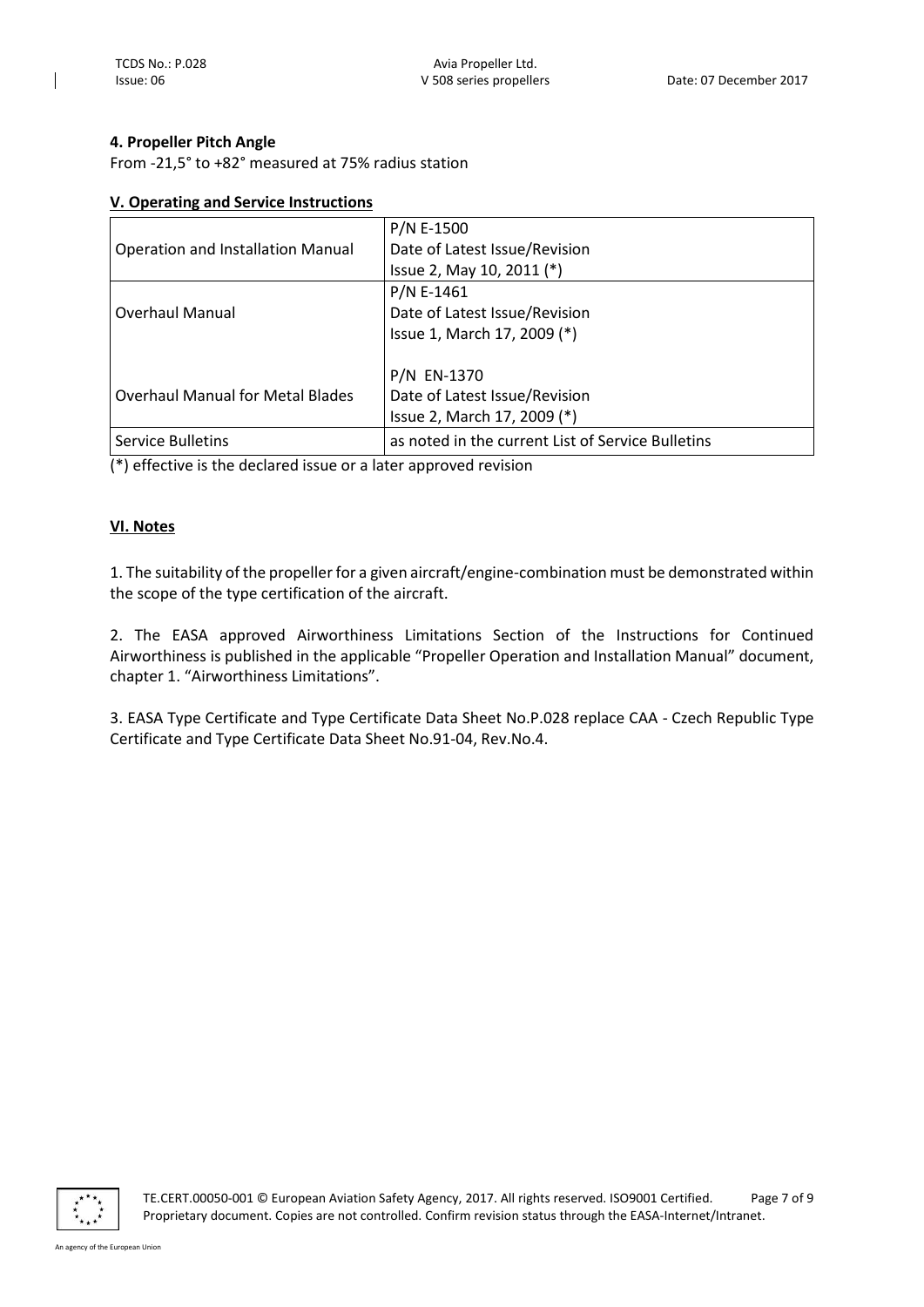# **4. Propeller designation system:**

| Hub.                |           | / Blade |       |  |
|---------------------|-----------|---------|-------|--|
| V 508 () / 99 A / A |           |         |       |  |
| 1                   | $\lambda$ |         | 1 2 3 |  |

Hub

- 1 Propeller model V508
- 2 code letter for hub model
	- blank = basic model without overspeed governor
	- B = without overspeed governor
	- $D =$  with overspeed governor
	- D-2 = with overspeed governor, basic setting of reverse angle -8 deg
	- D-AG = with overspeed governor, basic setting of minimum flight angle 10 deg, used at agricultural aircraft
	- $E$  = with overspeed governor, with secondary pitch lock
	- E-AG = with overspeed governor, with secondary pitch lock, used at agricultural aircraft
	- Z = with overspeed governor, basic setting of reverse angle -3 deg, used at agricultural aircraft
	- $H = single acting$

# Blade

1 - propeller diameter in inches

2 - code letter for blade type (contains design configuration and aerodynamic data) according to the certified hub/blade – combinations

3 - code letter for de-icing

- A = without de-icing
- B1 = 28 VDC, single element
- B2 = 28 VDC, dual element